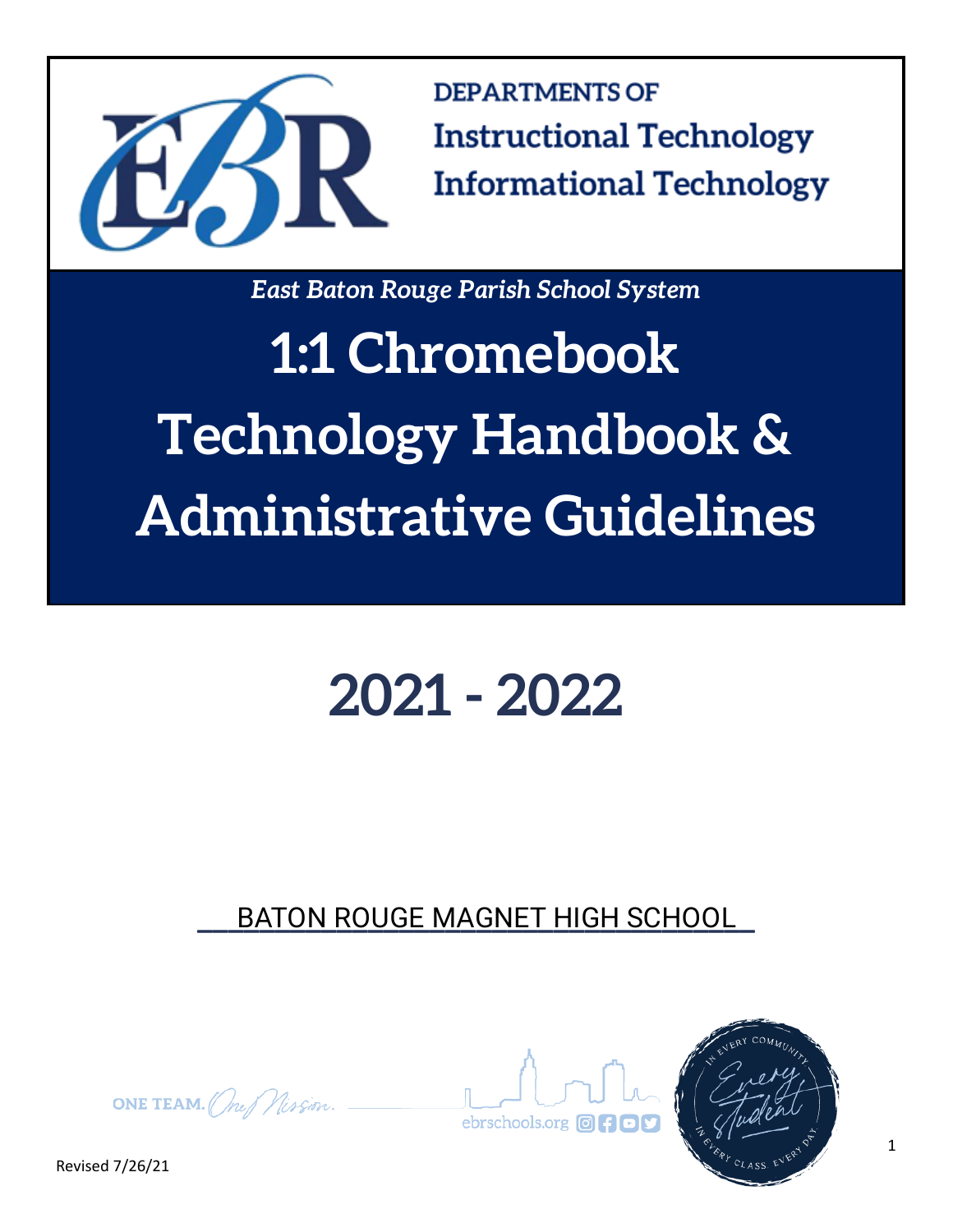## **East Baton Rouge Parish School System**

## *Strategic Plan for Instructional Technology*

*Implementing a district-wide 1:1 initiative, putting technology in the hands of our learners today, so they succeed as citizens, workers, and leaders in a digital world.*

## *1:1 Chromebook Technology Handbook & Administrative Guidelines*

## **TABLE OF CONTENTS**

| VISION AND MISSION FOR INSTRUCTIONAL TECHNOLOGY | 3              |
|-------------------------------------------------|----------------|
| <b>1:1 PROGRAM POLICY</b>                       | 5              |
| <b>RECEIVING AND RETURNING THE DEVICE</b>       | 6              |
| <b>DEVICE USE, CARE &amp; MAINTENANCE</b>       | $\overline{7}$ |
| <b>SAFETY AND SECURITY</b>                      | 9              |
| <b>REQUESTING AN APP</b>                        | 9              |
| <b>OPERATING SYSTEM ON YOUR CHROMEBOOK</b>      | 10             |
| <b>REPORTING MINOR &amp; MAJOR CONCERNS</b>     | 10             |
| <b>CHROMEBOOK REPAIR COST MATRIX</b>            | 11             |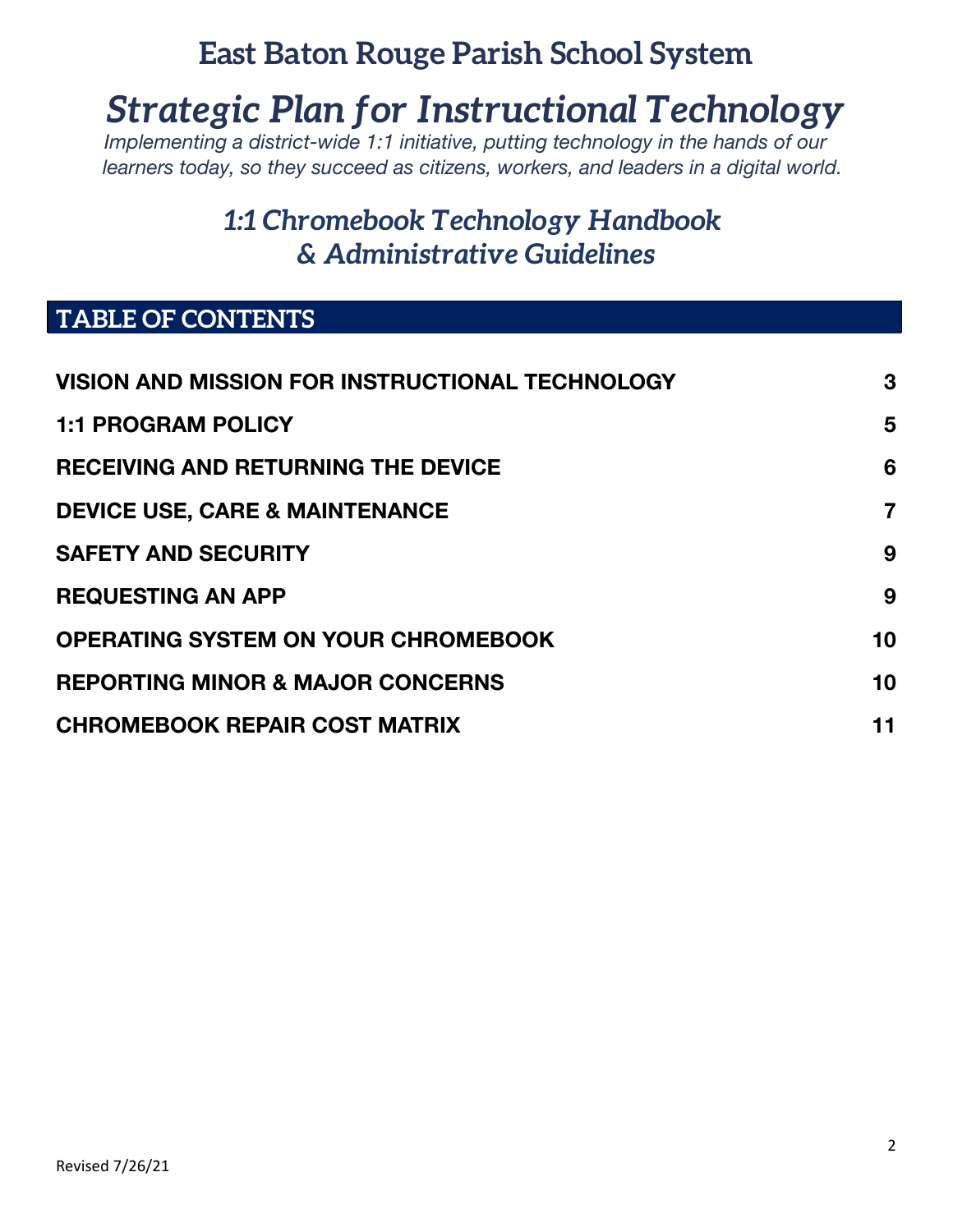#### <span id="page-2-0"></span>**OVERARCHING GOAL:**

East Baton Rouge Parish School System will equip, educate, and empower every educator and learner to actively engage in technology-rich learning environments that prepare all students to succeed as citizens, workers, and leaders in a digital world.

#### **Vision**

District staff, educators, and students at all levels will integrate technology in meaningful and diverse ways that promote effective communication and collaboration - advancing teaching and learning in every classroom to positively impact outcomes for our students. We believe students will transition from recipients of information to creative cultivators and owners of knowledge.

#### **Mission**

All members of our dynamic team, instructional and technology support, will work together towards a shared goal - supporting every student in developing the skills and knowledge needed to succeed in a progressive, technology-reliant, global society through a dynamic technology integrated learning environment that is reliable, effective, ethical, and transformative.

Our purpose is to establish and maintain a technology integrated learning environment that ensures adequate support, training, development, and deployment systems are in place to provide educators, students, and other key personnel with the tools, resources, and information necessary for effective integration of technology in the learning environment daily.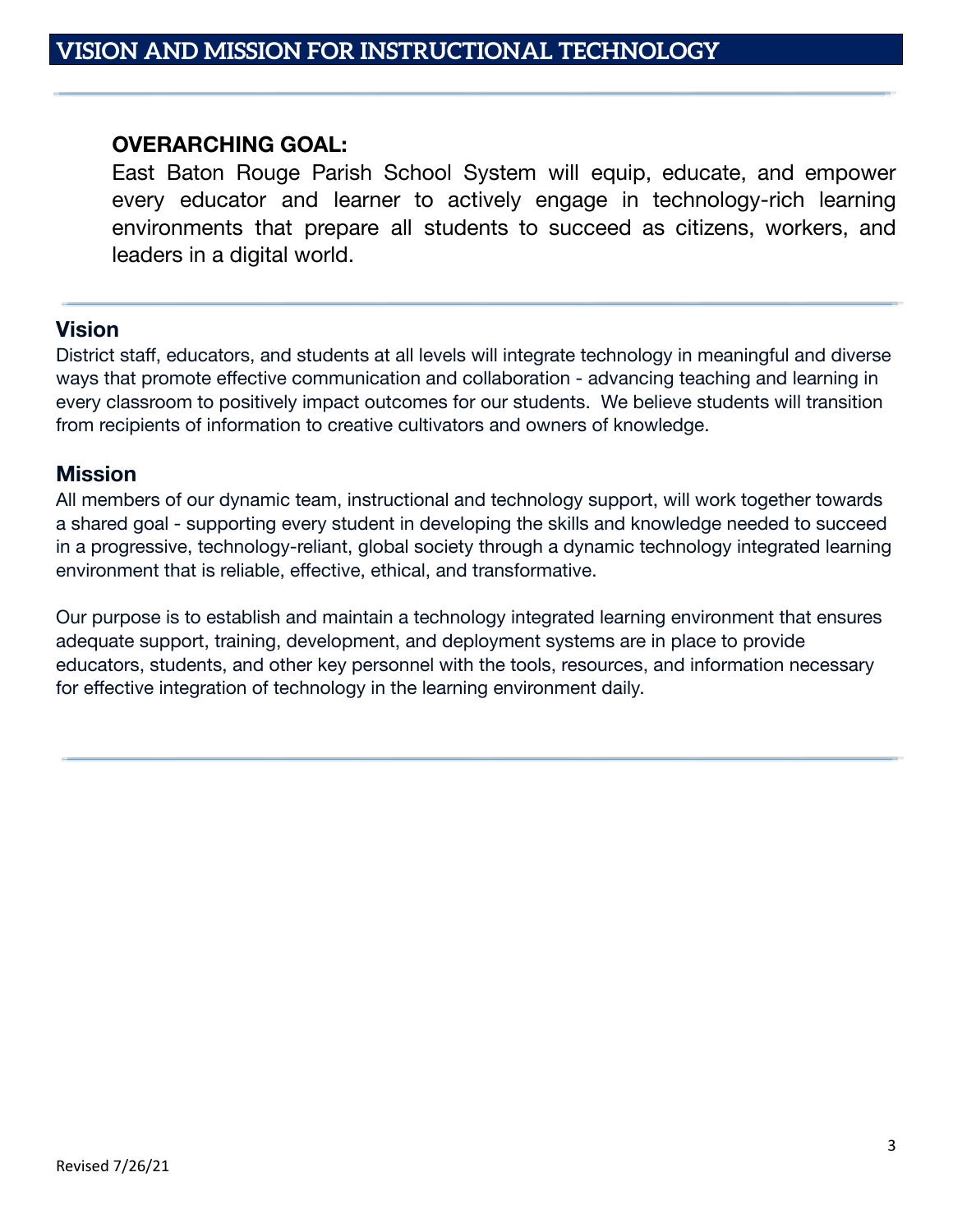## **SCHOOL CONTACTS**

**Nanette McCann** *PRINCIPAL*<br>Nanette McCann<br>Ngreer@ebrschools.org

#### *SCHOOL TECHNOLOGY FACILITATOR*

Bbr[ackins@ebrschools.](mailto:stirgusb@wfpsb.org)org

### *SCHOOL LIBRARIAN* (S)

Bbrackins@ebrschools.org Dawill@ebrschools.org

## **DISTRICT CONTACTS**

| <b>Name</b>                   | <b>Position</b>                                                    | E-mail address           | <b>Purpose</b>                                                                                                                                               |
|-------------------------------|--------------------------------------------------------------------|--------------------------|--------------------------------------------------------------------------------------------------------------------------------------------------------------|
| Sharmayne<br><b>Rutledge</b>  | <b>Assistant</b><br><b>Superintendent of</b><br><b>Curriculum</b>  | srutledge@ebrschools.org | Oversees the Office of Teaching &<br>Learning                                                                                                                |
| <b>Amy Jones</b>              | <b>Chief Technology</b><br><b>Officer</b>                          | ajones@ebrschools.org    | Oversees implementation of all devices,<br>hardware, and software                                                                                            |
| <b>Sahara</b><br><b>Haney</b> | <b>Coordinator of</b><br><b>Instructional</b><br><b>Technology</b> | sglasper1@ebrschools.org | <b>Establishes the instructional technology</b><br>mission/vision, expectations,<br>support for 1:1 Implementation,<br>professional development, and support |

ONE TEAM. One Mission.



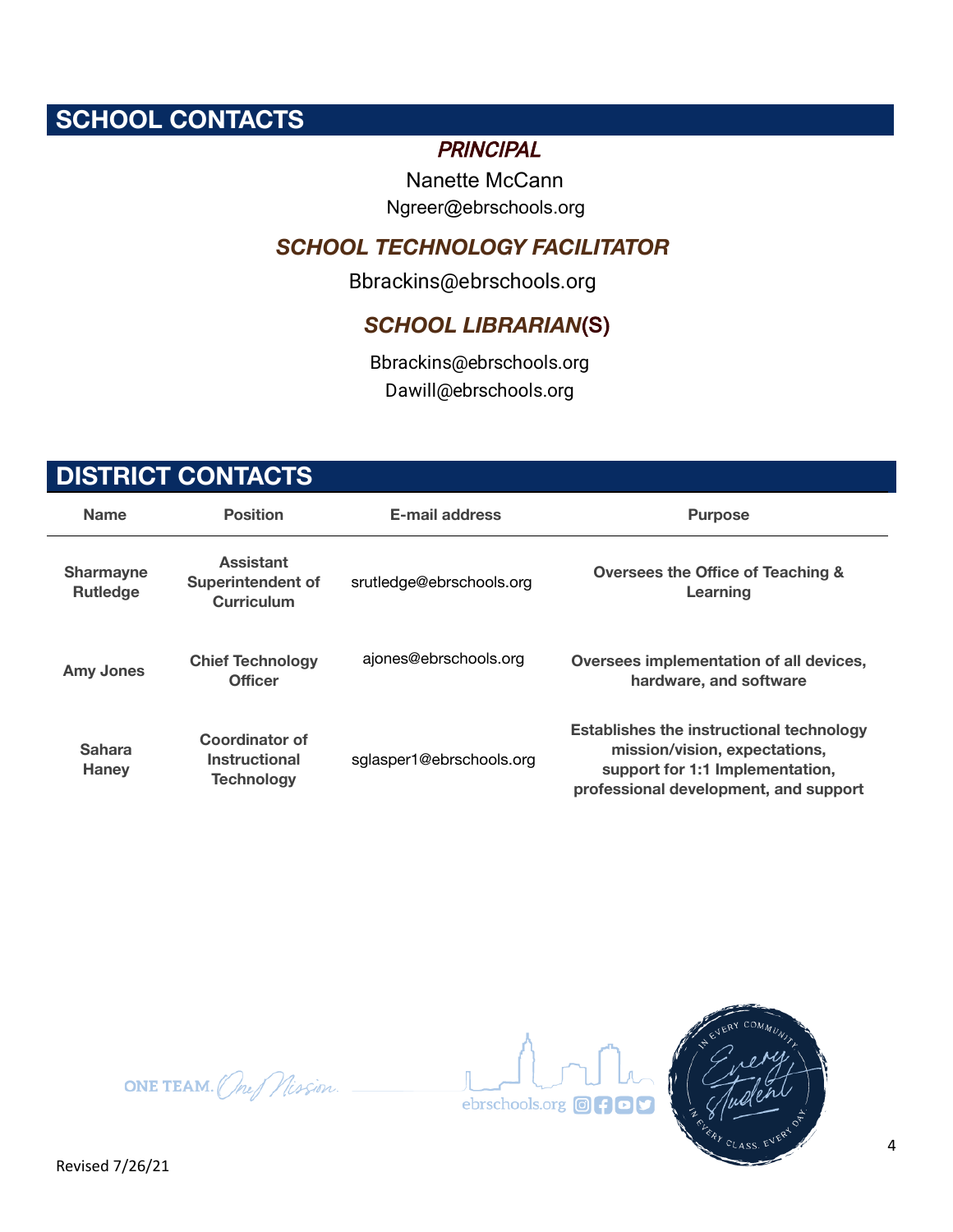#### <span id="page-4-0"></span>**1:1 PROGRAM POLICY**

## Google Chromebook

Chromehook devices are issued by the East Baton Rouge Parish **School System for** student use throughout the school year. The **East Baton Rouge** Parish School System is the sole licensee of the software included with the Chromebook device.

#### **TITLE AND OWNERSHIP**

Chromebook and tablet devices are purchased and owned by the East Baton Rouge Parish School System, who shall issue them for student use throughout the school year. These devices are issued in the same manner as a school textbook or other durable supplies and equipment. The student or parent does not have ownership of the device at any time and the East Baton Rouge Parish School System reserves the right to collect and redistribute devices as needed.

#### **LICENSE AGREEMENT**

The East Baton Rouge Parish School System is the sole licensee of the software included with the Chromebook and tablet device. Any copying, modification, merging, or distribution of the software by the student, including written documents, is prohibited. The student is responsible for complying with any and all hardware, software, and service provider licensing agreements, terms of use, and applicable state and federal copyright and other intellectual property protections. Violation of any such license, terms, and laws shall constitute a violation of this policy and may result in additional consequences as outlined in the Student's Rights and Responsibilities Handbook.

#### **INTERNET & NETWORK USAGE POLICY**

The Internet and Network Usage Policy (INUP) outlines the guidelines and behaviors that users are expected to follow when using school technologies. The use of any district-provided technology requires staff, students, and parents to abide by the East Baton Rouge Parish School

System INUP, which can be found in Appendix I.

#### **STUDENT TECHNOLOGY USE POLICY AND AGREEMENT FORM**

The East Baton Rouge Parish School System adopted the Student Technology Use Policy to serve as a guideline for the expectations of students in regards to the use of technology provided by the school system.

Before a student can use any technology at a school, the parent/guardian and the student must review the *Internet and Network Usage Policy* in **Appendix I** of this handbook and return the *Student Technology Use Agreement form* in **Appendix II** of this handbook to the school.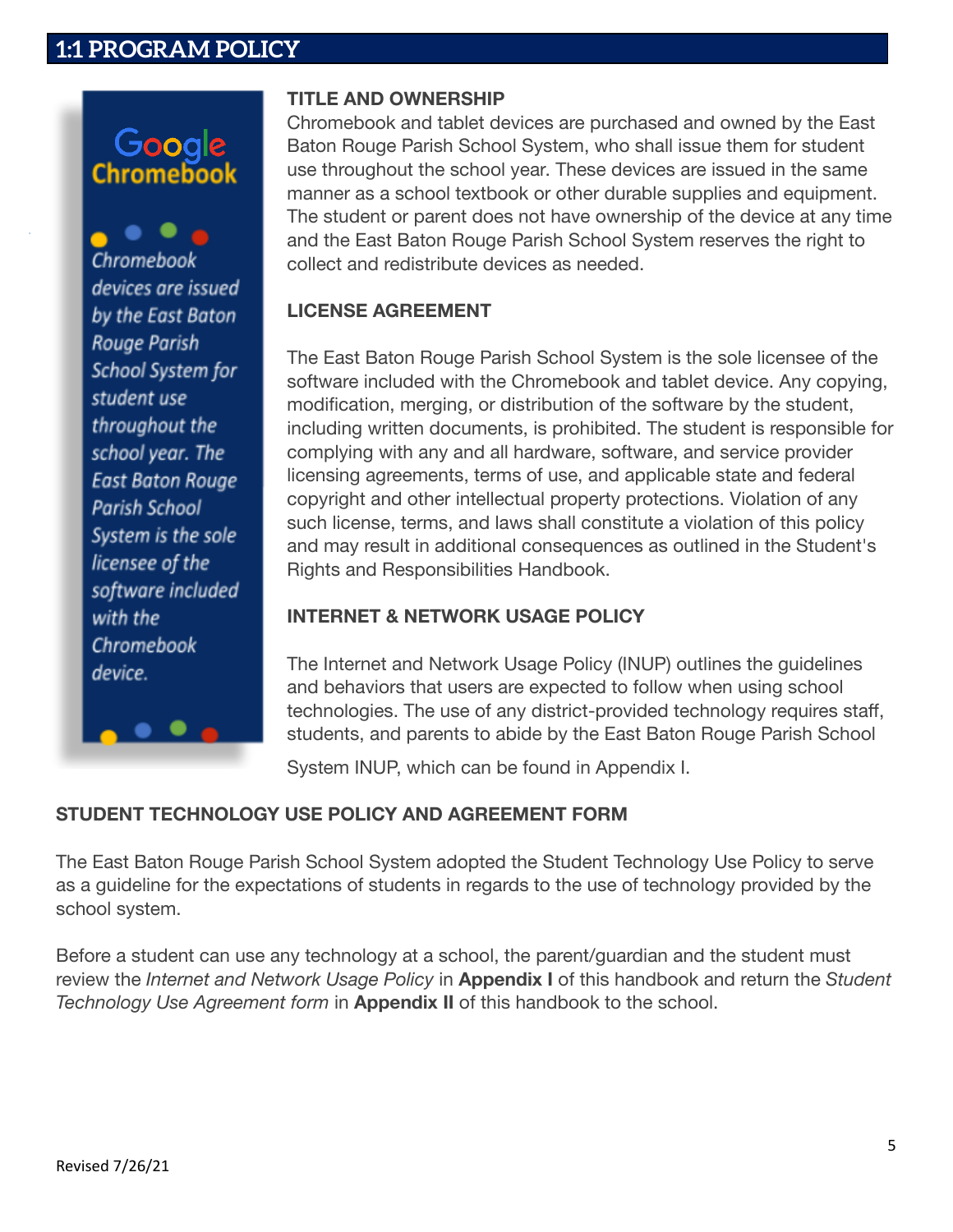#### <span id="page-5-0"></span>**RECEIVING AND RETURNING THE DEVICE**

#### **1:1 CHROMEBOOK/TABLET CHECKOUT**

During the first few weeks of the start of school each year, each student will be assigned one Chromebook or tablet device to use during the school year. As with textbooks, devices will be checked out through the Destiny system at the school. The students will utilize the devices and return them prior to transferring to a new school site or at the end of the year. School leaders will periodically check the device for damages. All students should return their device at the close of the school year. Chromebooks and tablets are the student's responsibility for instructional use. Therefore, any instance of misuse, loss, theft or negligence will be reviewed on an individual basis to determine the amount of financial responsibility (if any) and restitution that the parent or guardian may be required to pay. This handbook outlines the procedures and policies for use to protect the Chromebook and tablet investments for the East Baton Rouge Parish School System. In the event of such negligence, the parent or guardian will be contacted by the principal or principal's designee.

#### **DISTRICT OWNED/ISSUED**

A Chromebook/tablet will be assigned to each student through the Destiny Resource Management system. To support this initiative, each school should hold Parent/ teacher informational meetings sharing additional procedures, class use, and review of the Technology Handbook and Administrative Guidelines. Parents and students are encouraged to read this 1 to 1 Handbook and Administrative Guidelines and the East Baton Rouge Parish Internet & Network Usage Policy and Student Technology Use Agreement.

#### **CHROMEBOOK/TABLET CHECK-IN**

Each school will provide training and support to students on the device checkout process. Students are expected to follow the guidelines established by the school. At the end of each year, the Chromebook/tablet will be checked back into the Destiny system. If a student transfers to another school for any reason during the school year, the device must be checked in at that time. Students who withdraw, are expelled, or terminate their enrollment for any other reason must check-in the device upon withdrawal. Any Chromebook/tablet not returned will be considered stolen property and law enforcement agencies will be notified. Chromebooks and tablets are considered property of the East Baton Rouge Parish School System and should be treated as such. Chromebooks and tablets will be examined periodically for damage and fees may be issued if damage is found beyond normal wear and tear.

#### **CHROMEBOOK/TABLET STORAGE**

To protect Chromebooks and tablets, transport cases should be used. Each student's transport case will be labeled in the manner specified by the school. The identifiable label should never be removed from the transport case. Students should never remove the transport case from their Chromebook/tablet.

#### **5 th and 8 th GRADE STUDENTS END OF THE YEAR CHECK-IN**

5<sup>th</sup> and 8<sup>th</sup> grade students MUST return their Chromebooks to the elementary or middle where they attended  $5<sup>th</sup>$  and  $8<sup>th</sup>$  grade. (Example: A  $5<sup>th</sup>$  grade student leaving ABC Elementary to go to ABC Middle School must return any devices checked out to them at the end of the school year or at the end of the summer enrichment program in order to keep all school's inventory accurate and up-to-date.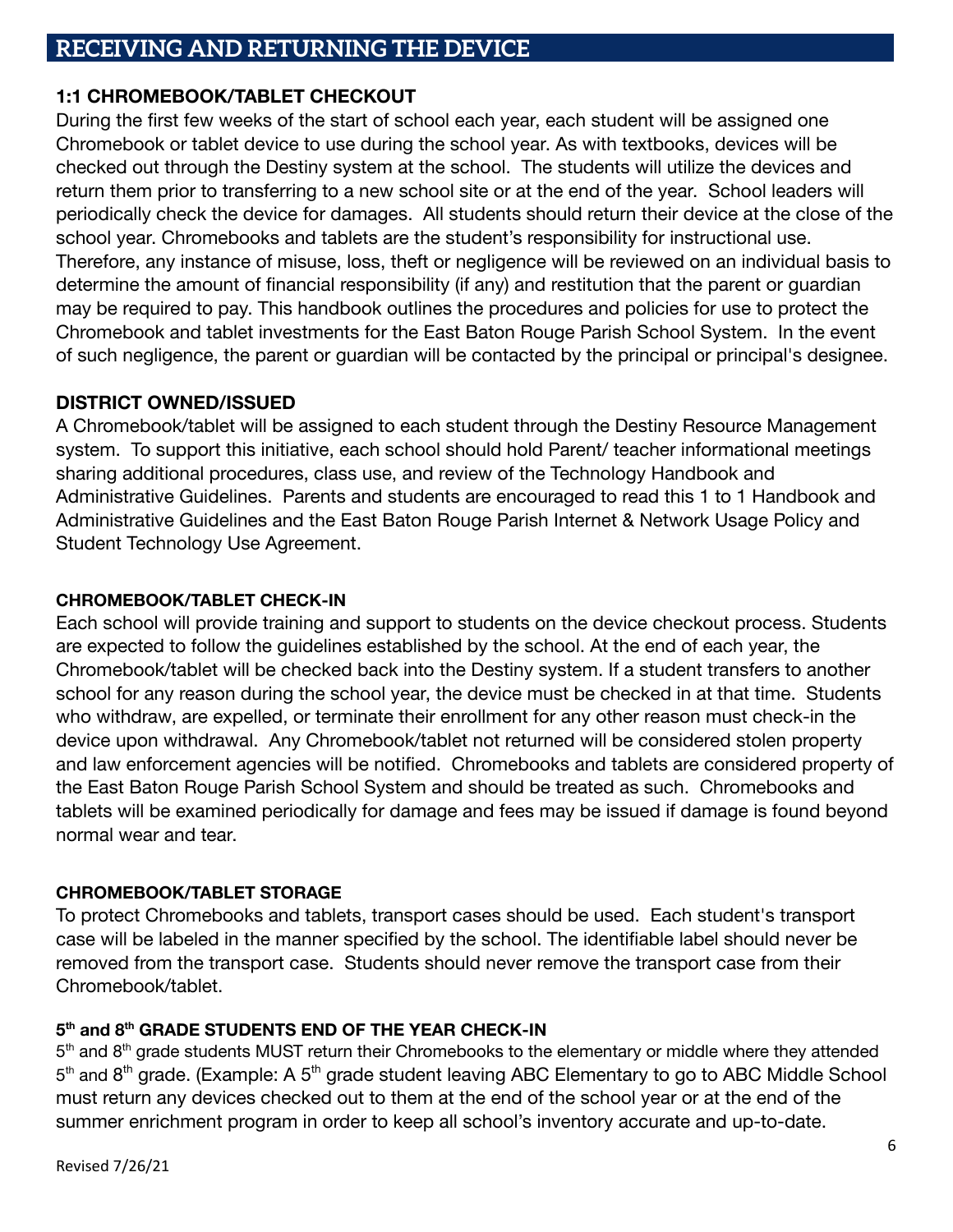#### <span id="page-6-0"></span>**DEVICE USE, CARE & MAINTENANCE**

The student is responsible for the safety and security of the device and any activity associated with the device. It is the responsibility of the student to know where his/her issued device is at all times. Any devices left behind or unattended will be taken to the administrative office. Students who misplace devices will be required to pick up the device and talk to a staff member regarding the importance of accountability of their device.

#### **User Expectations for Handling and Care of the Device**

- The user must keep the device in the district provided protective case at all times, NO EXCEPTIONS.
- Device and cases must remain free of any writing, drawing, stickers, or labels that are not applied by East Baton Rouge Parish School System or individual school.
- Use the device on a flat, stable surface.
- Do not place books or pressure on the device.
- Do not store the device with the screen in the open position.
- Do not place items between the keyboard and screen.
- Do not place the device near magnets or anything with high electric current.
- Do not have food or drinks around the device.
- Do not pick up the device by the lid (screen).
- Do not attempt to clean the device.
- Avoid touching the screen with pens or pencils.
- Do not leave the device exposed to direct sunlight.
- Do not transport the device (lift, carry, etc.) while it is open. It must be closed when moving.
- When moving between classes, the device must be closed and placed in a book bag or carried close to the body.
- Do not leave the device unattended in an unlocked or unsecured location (i.e. gym, bathroom, cafeteria, library, bus, etc.)

#### **1:1 DEVICE TAKE HOME CARE AND RESPONSIBILITIES**

It is the student's responsibility to ensure their district-issued device is charged and returned to the school each instructional day. It is the teacher's responsibility (or the responsibility of the substitute/ assigned personnel) to keep an inventory of all devices and chargers that are sent home with students. Any damages reported or identified on any device must be documented. Any repairs or replacement costs will be the responsibility of the student/ student's parents. Notification of the repairs required and the cost will be sent home to the parent(s) of the responsible student. (Refer to the **Repair Cost Matrix** on page 12)

#### **INAPPROPRIATE USE OF DEVICES**

It is the responsibility of each student to use their issued device in an acceptable manner. Students must never hold the device by the screen. Students will be subject to the Student Technology Use Agreement as well as the student sections of the East Baton Rouge Parish School System Internet and Network Usage Policy and must adhere to the expectations of each teacher regarding the use of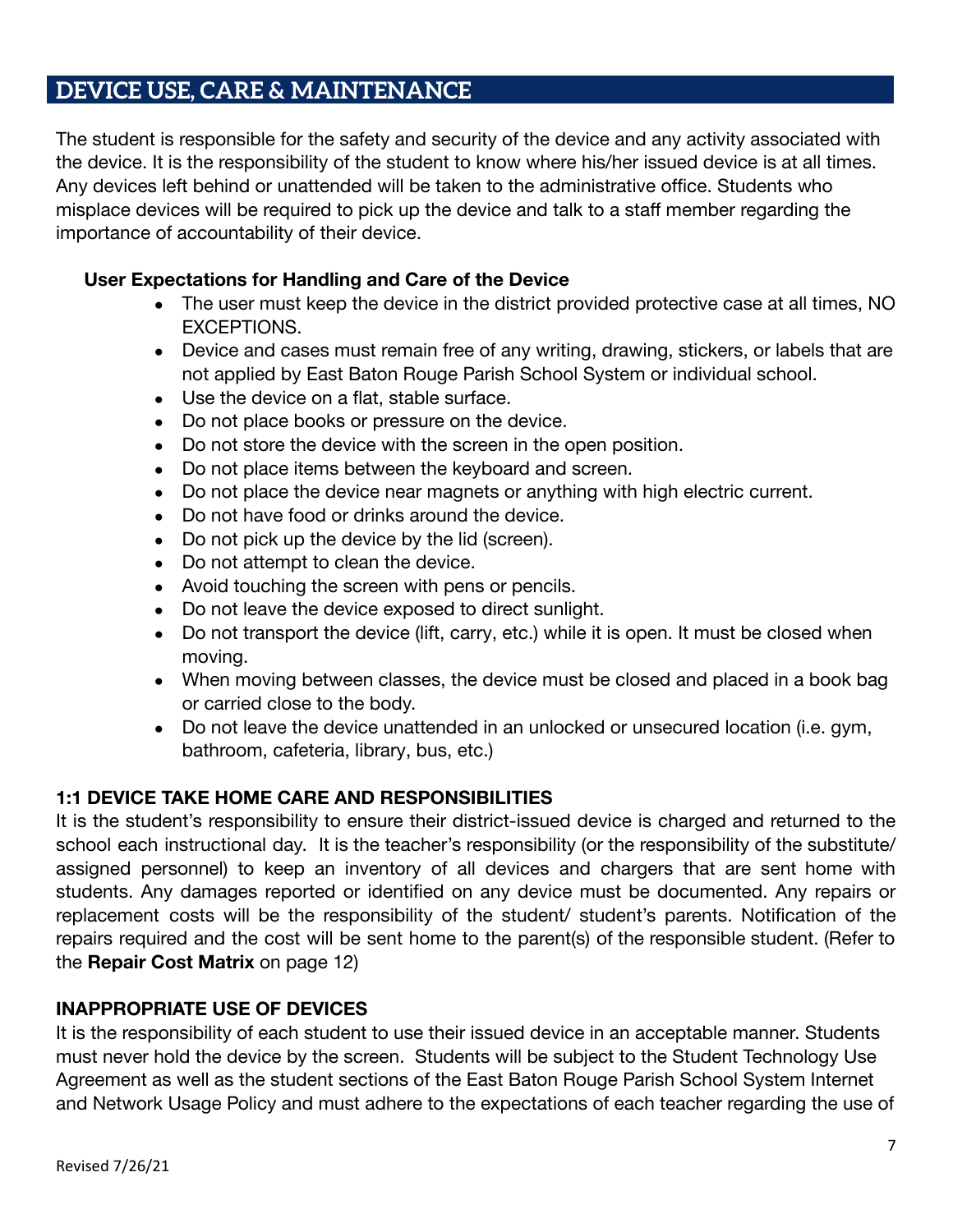their device in a classroom environment. Students may at no time download material that violates the terms outlined in the East Baton Rouge Parish School System Internet and Network Usage Policy, Student technology Use Agreement, or Students Rights and Responsibilities Handbook. Continuous, unannounced monitoring of appropriate usage of devices will be conducted regularly and all inappropriate searches will be reported to the appropriate personnel.

#### **IN SCHOOL PRINTING**

Students may only print materials related to their classes and assignments. Prior to printing, a student should ask permission to print from a staff member or teacher. If a student prints materials, not associated with a class or assignment, they may be required to pay a fee for each page printed and/or be disciplined if the material was inappropriate or obscene in nature. Printing will only be done from a desktop computer.

#### **FILE MANAGEMENT**

Students will be provided cloud space to store files. It is recommended that all files be stored in this space so that in the event a device fails, the student's work and materials will be safe. Students may also backup work on a personal jump drive.

#### **PASSWORDS AND BACKGROUND IMAGES**

It is the responsibility of each student to protect their password. Passwords should never be shared. Each Principal and Technology Facilitator will be trained on resetting passwords. Principals and Technology Facilitators will either reset it upon request or submit a ticket to have the password reset. Inappropriate media should never be used as a screensaver or background. Presence of guns, weapons, pornographic materials, inappropriate language, alcohol, drug, gang related symbols, pictures or anything else deemed inappropriate by East Baton Rouge Parish School System may result in disciplinary actions.

#### **AUDIO ACCESSORY USAGE & RESTRICTIONS**

Unless specified to the student by the teacher, it is required that sound be muted at all times. Headphones may be used at the discretion of the teacher, but will not be provided to the schools by the East Baton Rouge Parish School System. If allowed, students should purchase a pair of headphones/earbuds for personal use. The headphones/earbuds should not be used unless indicated by the teacher.

#### **SCHOOL COMMUNICATIONS, EMAIL, SOCIAL NETWORKING**

Elementary school (PreK-5<sup>th</sup>) students will not have personal emails set up with their login names. Only high school students and select middle schools will be provided a school email address by the district that may only be used for instructional purposes. Teachers will communicate with students using a safe and secure platform that tracks all communication. High school students with emails, and the select middle school sites that have elected to provide students with emails, will be held to a code of conduct. Any communication that is deemed inappropriate will not be tolerated and subjected to internal and possible external investigation. All employees and students must adhere to the terms and agreements established in the East Baton Rouge Parish School System Internet and Network Usage Policy. Since the Chromebook is a tool used for learning, unapproved social networking sites are restricted from use.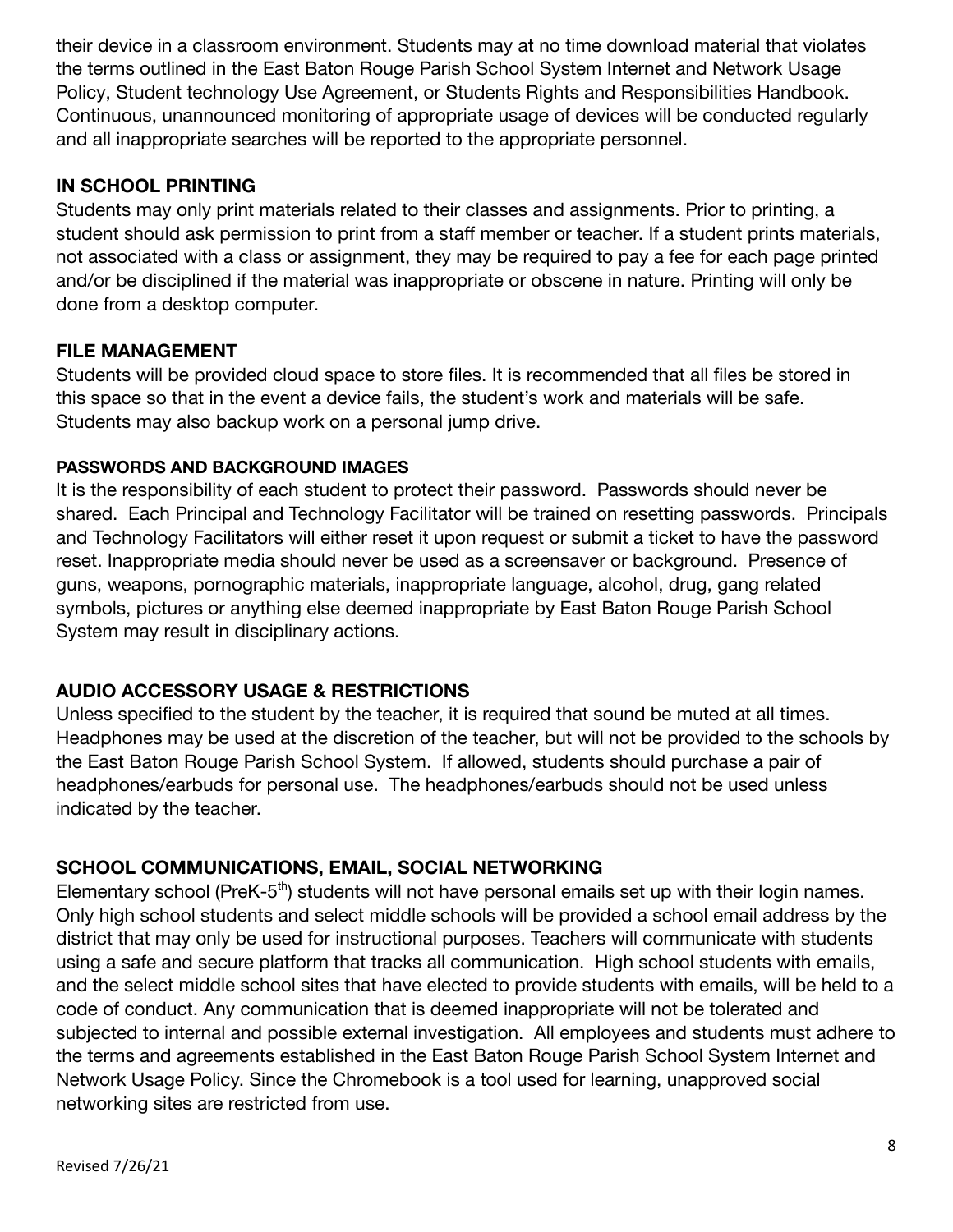Violations of the above user expectations, the attached East Baton Rouge Parish Internet and Network Usage Policy, and Student Technology Use Agreement may result in disciplinary repercussions as decided upon by building administration, including, but not limited to:

- Restrictions placed on device use
- Notification of parents
- Detention or suspension from school and school related activities
- Loss of device privileges
- Legal action and/or prosecution
- Financial Consequences

## <span id="page-8-0"></span>**SAFETY AND SECURITY**

#### **PRIVACY**

Students will be issued a username and password that allows them access to a personal file space and personal access to the internet. It is extremely important that students never give their username or password to any other student. By doing so, he/she will be held accountable for all internet or network actions that may take place as a result of other students posing as them. Students who attempt to hack into other systems or steal student or staff information may be subject to school disciplinary actions and legal actions, if deemed necessary.

#### **UNAUTHORIZED USE OF DEVICES**

All internet traffic is monitored by our filter program. Parents and Guardians will be notified if their child has been flagged because of inappropriate use of the device or network. Students who use a device in an inappropriate way may be subject to school disciplinary actions. These actions will be based on the severity of the inappropriate action or materials.

#### **DISCIPLINARY MEASURES**

Non-Compliance with the Student Technology Use Policy or East Baton Rouge Parish School System policies may result in one or more of the following actions:

- 1. Restricted use or loss of Chromebook/tablet device privileges. Possession of an East Baton Rouge Parish School System Chromebook device may be revoked at any time.
- 2. Student and parent may be required to make full financial restitution for any unauthorized expenses incurred or damage caused by inappropriate actions.
- 3. Student may face school disciplinary actions based on district and school policy violations.
- 4. Restriction of online apps and or extensions, online virtual connectivity, or immediate removal of virtual access.
- 5. Student may face legal actions based on the severity of the actions taken.

#### <span id="page-8-1"></span>**REQUESTING AN APP**

The EBRPSS will provide support with extending the learning through Apps. Schools may request additional Apps through the Help Desk System. All Apps must be approved through the Technology Department, Department of Technology Integration, Curriculum & Instruction, and assigned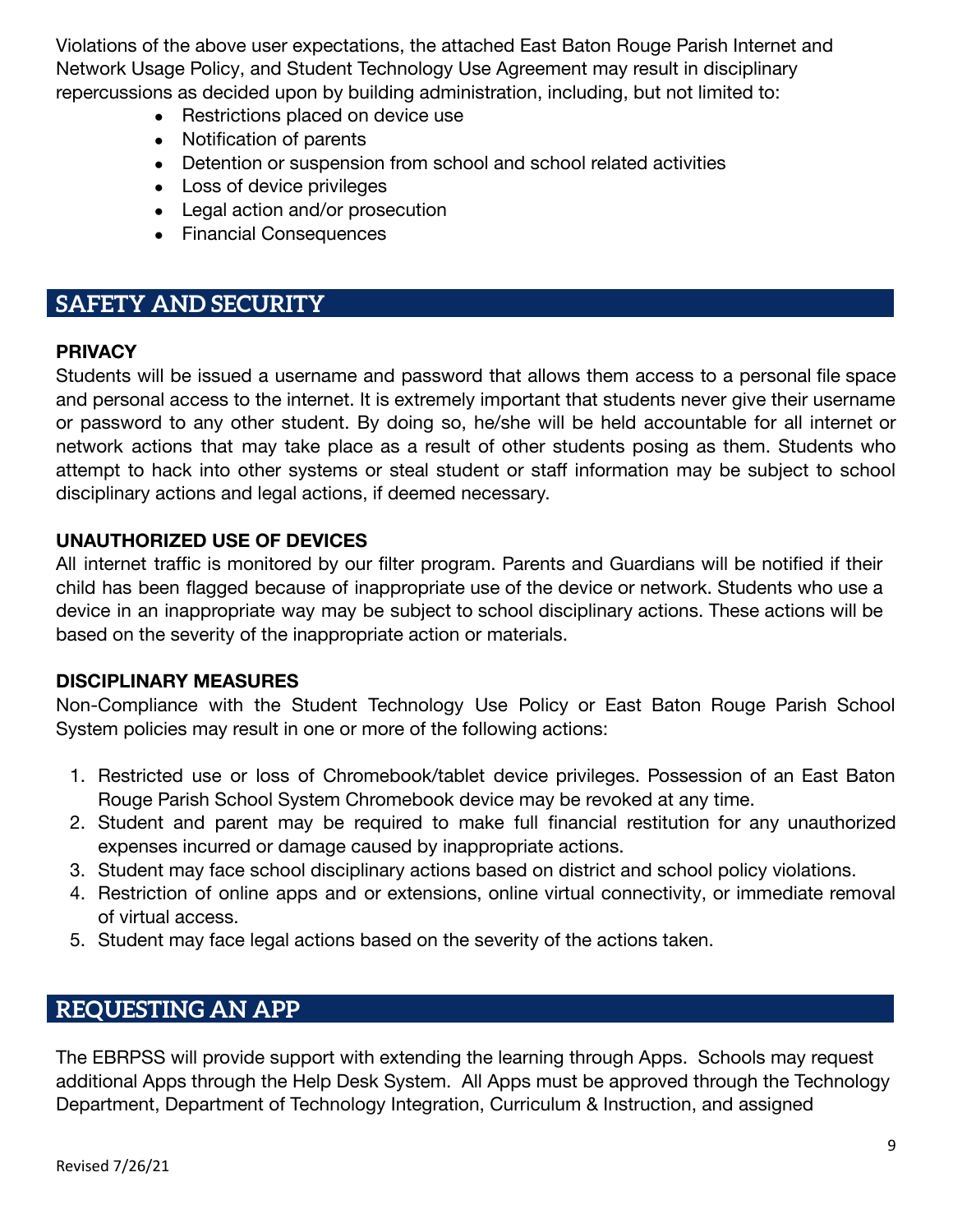Executive Director. Any cost associated with an approved APP will be the responsibility of the school.

#### <span id="page-9-0"></span>**OPERATING SYSTEM ON YOUR CHROMEBOOK**

Chromebooks operate on a modified version of the Chrome browser. It connects to web-based resources, apps and extensions provided on the internet. When a Chromebook is initially turned on, it updates automatically allowing the students to operate on the most recent version of the Chrome operating system. If the student's Chromebook needs technical support for the operating system, the student must request and create a Help Disk Ticket through the Department of **Information Technology's** (IT) website. You can access this website through the main [www.ebrschools.org](http://www.ebrschools.org) website under the Departments tab.

#### <span id="page-9-1"></span>**REPORTING MINOR & MAJOR CONCERNS**

Each principal or designee will report site-based minor infractions through the Help Desk System. Examples of minor concerns may include:

- Additional Chromebooks/tablets needed
- Repairs
- Reimaging Requests

Each principal or designee will report site-based major concerns directly to the Executive Director who will communicate with the Technology Director for support. After reporting the major infraction to the Executive Director, the principal or designee will report the major infraction through the Help Desk System. Examples of major concerns may include:

- Wi-Fi outage
- Multiple stolen or damaged devices
- Major damage to device cart

#### **DEVICE & ACCESSORY REPAIR AND REPLACEMENT**

#### **DISCLAIMER**

Parents or guardians may be responsible for damages or replacement due to negligence, misuse or loss. All instances will be reviewed on an individual basis to determine the amount of financial responsibility and restitution that the parent or guardian must pay.

#### **TIMELINE FOR REPAIRS**

Some repairs for Chromebook/tablet devices can be managed on-site, other repairs must be sent to the district, or a 3rd party vendor. Devices that are sent to a vendor will be processed in the order they are received and by the availability of the parts needed to make the repair. Some repairs may take over (30) days because of the specific claims process under the Chromebook care warranty.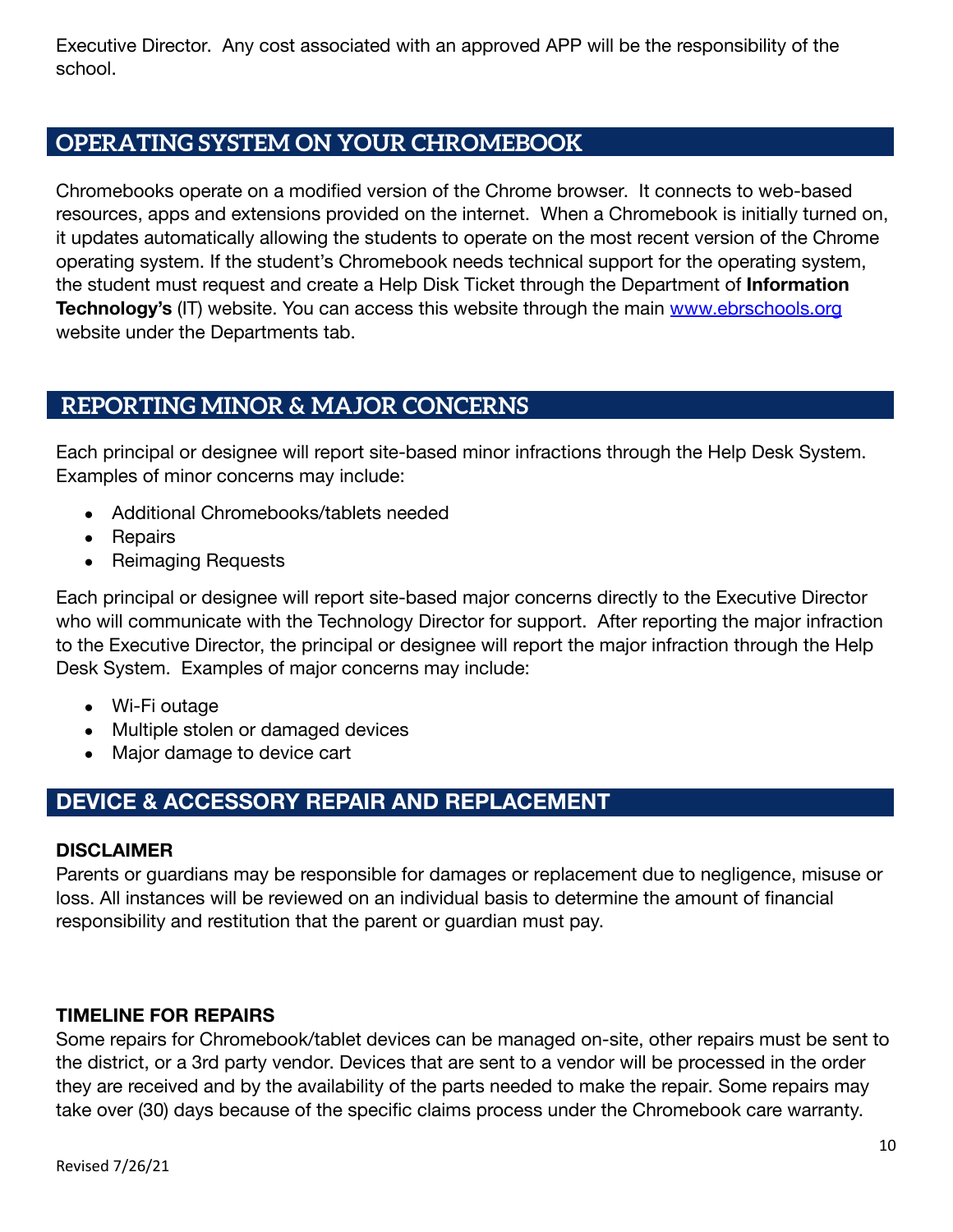#### **LOANED DEVICES**

Loaner devices are available on a case by case basis under the discretion of the administrator and availability. Loaner devices may not be available for students who have abused or misused their device. Unless specified otherwise in writing, students will not take their devices home. As a school and district, we anticipate the need to loan devices to students who are having their primary devices repaired. While we hope to have loaner devices available to students during these repair periods, there may be times where we do not have any available loaner devices. Under these circumstances teachers will make every effort to allow students to use classroom computers or give the student an alternate assignment of equal value. Loaner devices may be assigned to students for the duration of their device repair. Loaner devices will be assigned on a first come, first serve basis. Loaner devices may be issued by your school librarian.

#### **SUMMER ENRICHMENT PROGRAMS**

ALL students will check-in chromebooks/tablets at the end of the school year. Students participating in any summer enrichment programs that require district issued chromebooks/tablets will be reissued devices once the program begins by the administrator/teacher of that particular program.

<span id="page-10-0"></span>